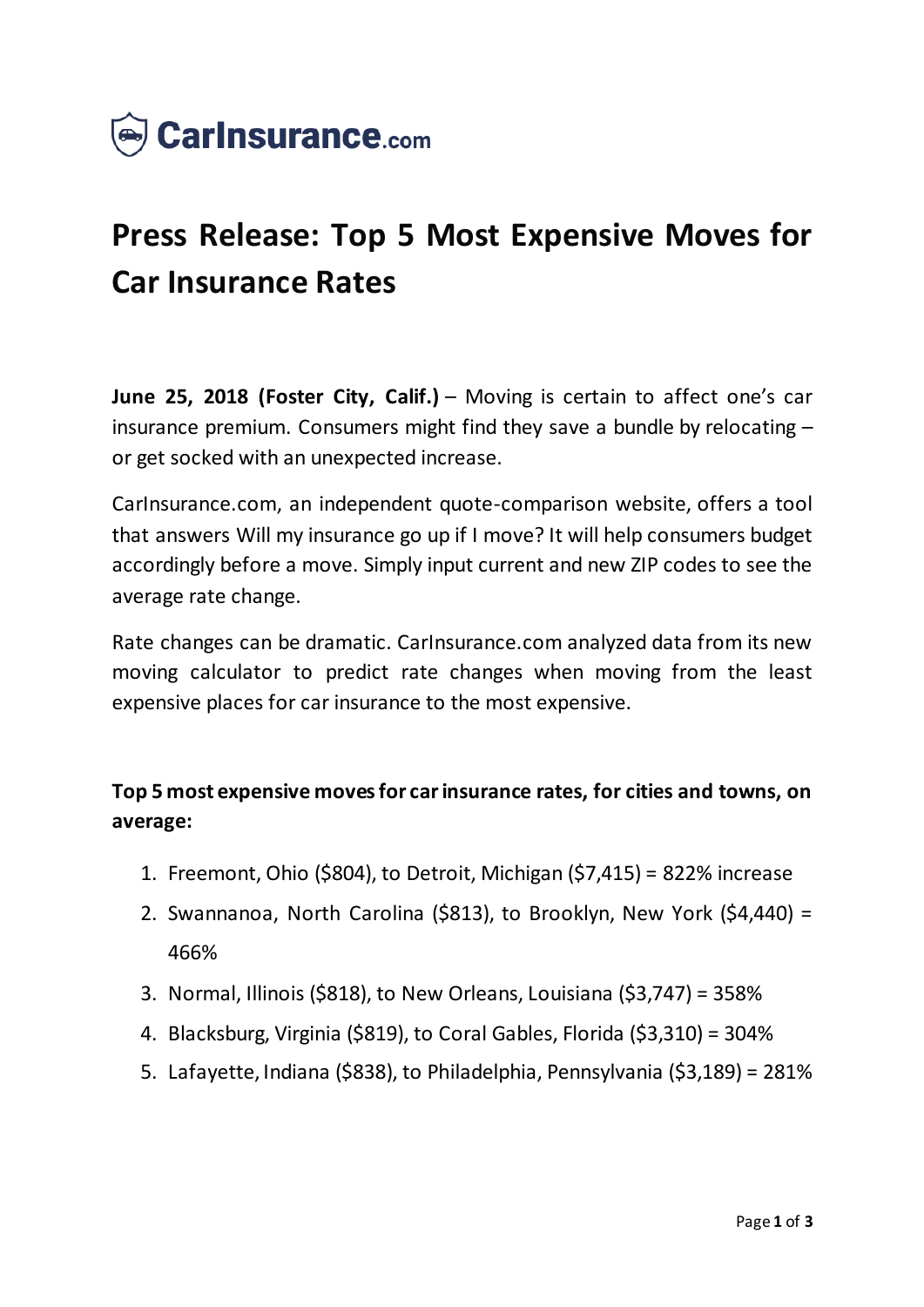When calculating a car insurance rate, insurance companies look at the driver's age, driving record, type of car and a slew of other factors, but the driver's location is often the starting point.

Insurance companies put ZIP codes into different risk categories based on the number and severity of claims within the area. "Territorial rating," as the method is known, is used in most states to calculate a base rate used as the starting point for drivers buying coverage.

One consequence of territorial rating is that even within a city, differences in accident and theft claims result in significant rate changes from ZIP code to ZIP code.

Every carrier has its own base rate and does its own calculations, which is why it's important to compare quotes when moving to get the cheapest car insurance rates.

You don't have to move far, or from the country to a city, to experience a dramatic swing in your premium. For instance, in Williamsburg, Brooklyn (11211), the average rate is \$3,553. That's \$1,006 more (about 40 percent) than the average rate of \$2,547 in the Lower East Side of Manhattan (10009), just over the river about four miles away.

Even if you stay in the same city but move to a different ZIP code, you can wind up with sticker shock -- within Detroit, from ZIP code 48242 to 48227, premiums rise by \$4,072, more than double or (121 percent).

## **Tips for updating your policy when you move**

Notify the car insurer. States typically give 10 to 60 days after moving to register a vehicle. The insurer from the previous state usually allows the same time to switch to a new policy, so use this window of time to compare rates and coverage.

Drivers still need to notify their insurer of their new address even if they move within the same state or town.